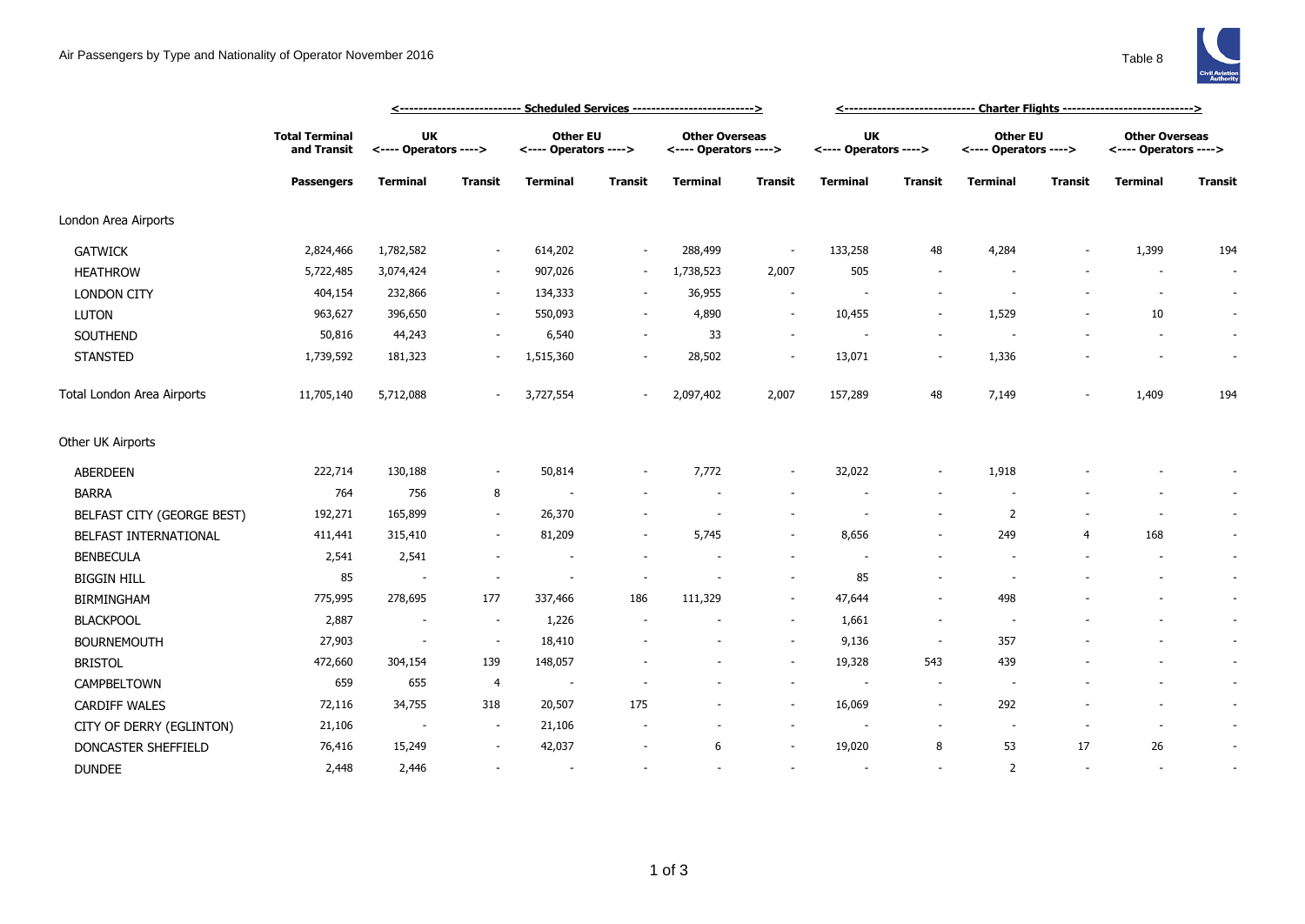

|                                       | <u> &lt;-------------------------- Scheduled Services --------------------------&gt;</u> |                             |                          |                                          |                          |                                                |                          |                                    | <u>&lt;------------------------------  Charter Flights ----------------------------&gt;</u> |                                   |                          |                                                |                          |  |  |
|---------------------------------------|------------------------------------------------------------------------------------------|-----------------------------|--------------------------|------------------------------------------|--------------------------|------------------------------------------------|--------------------------|------------------------------------|---------------------------------------------------------------------------------------------|-----------------------------------|--------------------------|------------------------------------------------|--------------------------|--|--|
|                                       | <b>Total Terminal</b><br>and Transit<br><b>Passengers</b>                                | UK<br><---- Operators ----> |                          | <b>Other EU</b><br><---- Operators ----> |                          | <b>Other Overseas</b><br><---- Operators ----> |                          | <b>UK</b><br><---- Operators ----> |                                                                                             | Other EU<br><---- Operators ----> |                          | <b>Other Overseas</b><br><---- Operators ----> |                          |  |  |
|                                       |                                                                                          | <b>Terminal</b>             | <b>Transit</b>           | <b>Terminal</b>                          | <b>Transit</b>           | <b>Terminal</b>                                | Transit                  | <b>Terminal</b>                    | Transit                                                                                     | <b>Terminal</b>                   | <b>Transit</b>           | <b>Terminal</b>                                | <b>Transit</b>           |  |  |
| Other UK Airports                     |                                                                                          |                             |                          |                                          |                          |                                                |                          |                                    |                                                                                             |                                   |                          |                                                |                          |  |  |
| <b>DURHAM TEES VALLEY</b>             | 9,517                                                                                    | 1,716                       | 104                      | 7,622                                    |                          |                                                | $\overline{\phantom{a}}$ | 65                                 | $\sim$                                                                                      | 10                                |                          |                                                |                          |  |  |
| <b>EAST MIDLANDS</b><br>INTERNATIONAL | 185,225                                                                                  | 61,244                      | $\overline{\phantom{a}}$ | 106,104                                  |                          |                                                | $\overline{\phantom{a}}$ | 17,529                             | $\overline{\phantom{a}}$                                                                    | 348                               |                          |                                                |                          |  |  |
| EDINBURGH                             | 858,858                                                                                  | 536,464                     |                          | 263,869                                  | $\sim$                   | 50,203                                         | $\sim$                   | 7,785                              | $\sim$                                                                                      | 117                               |                          | 420                                            |                          |  |  |
| <b>EXETER</b>                         | 52,365                                                                                   | 42,342                      | $\sim$                   |                                          | $\overline{\phantom{a}}$ |                                                | $\sim$                   | 10,023                             | $\overline{\phantom{a}}$                                                                    | $\overline{\phantom{a}}$          |                          | $\overline{\phantom{a}}$                       | $\sim$                   |  |  |
| <b>GLASGOW</b>                        | 665,988                                                                                  | 397,622                     | $\sim$                   | 164,710                                  | $\sim$                   | 52,623                                         | $\sim$                   | 50,616                             | $\overline{\phantom{a}}$                                                                    | 417                               |                          | $\sim$                                         | $\sim$                   |  |  |
| GLOUCESTERSHIRE                       | 904                                                                                      | $\overline{\phantom{a}}$    | $\sim$                   | 903                                      |                          |                                                | $\sim$                   |                                    |                                                                                             | 1                                 |                          |                                                | $\sim$                   |  |  |
| <b>HUMBERSIDE</b>                     | 13,940                                                                                   | 2,007                       | 5                        | 9,354                                    |                          |                                                | $\sim$                   | 2,574                              |                                                                                             |                                   |                          |                                                |                          |  |  |
| <b>INVERNESS</b>                      | 58,846                                                                                   | 55,433                      | $\sim$                   | 3,388                                    |                          |                                                |                          | 25                                 |                                                                                             |                                   |                          |                                                |                          |  |  |
| <b>ISLAY</b>                          | 2,123                                                                                    | 2,097                       | 26                       | $\overline{\phantom{a}}$                 |                          |                                                |                          |                                    |                                                                                             |                                   |                          | $\overline{\phantom{a}}$                       | $\overline{\phantom{a}}$ |  |  |
| ISLES OF SCILLY (ST.MARYS)            | 3,428                                                                                    | 3,428                       |                          | $\overline{\phantom{a}}$                 |                          |                                                |                          |                                    |                                                                                             |                                   |                          |                                                | $\sim$                   |  |  |
| <b>KIRKWALL</b>                       | 12,222                                                                                   | 11,497                      | 725                      |                                          |                          |                                                |                          |                                    |                                                                                             |                                   |                          |                                                | $\sim$                   |  |  |
| LANDS END (ST JUST)                   | 2,890                                                                                    | 2,843                       | 47                       |                                          |                          |                                                |                          |                                    |                                                                                             |                                   |                          |                                                | $\sim$                   |  |  |
| LEEDS BRADFORD                        | 196,454                                                                                  | 104,624                     | 57                       | 90,268                                   |                          |                                                | $\sim$                   | 1,505                              |                                                                                             |                                   |                          |                                                | $\sim$                   |  |  |
| LERWICK (TINGWALL)                    | 224                                                                                      | 224                         | $\sim$                   |                                          |                          |                                                | $\sim$                   | $\overline{\phantom{a}}$           |                                                                                             |                                   |                          | $\blacksquare$                                 | $\sim$                   |  |  |
| LIVERPOOL (JOHN LENNON)               | 315,215                                                                                  | 158,023                     | 41                       | 156,455                                  |                          |                                                | $\sim$                   | 482                                | $\sim$                                                                                      | 58                                | $\overline{\phantom{a}}$ | 156                                            | $\sim$                   |  |  |
| <b>LYDD</b>                           | 25                                                                                       | $\overline{\phantom{a}}$    | $\overline{\phantom{a}}$ |                                          |                          |                                                | $\overline{\phantom{a}}$ | 8                                  | $\overline{\phantom{a}}$                                                                    | 17                                | $\sim$                   | $\overline{\phantom{a}}$                       | $\sim$                   |  |  |
| <b>MANCHESTER</b>                     | 1,704,620                                                                                | 748,440                     | 100                      | 562,017                                  | $\sim$                   | 269,735                                        | 4,682                    | 116,097                            | $\sim$                                                                                      | 2,232                             | 226                      | 744                                            | 347                      |  |  |
| <b>NEWCASTLE</b>                      | 293,267                                                                                  | 181,829                     | 106                      | 92,620                                   | $\sim$                   | 17,346                                         | $\sim$                   | 1,319                              | $\sim$                                                                                      | 47                                |                          | $\blacksquare$                                 | $\sim$                   |  |  |
| <b>NEWQUAY</b>                        | 20,746                                                                                   | 19,154                      | 10                       | 1,582                                    | $\overline{\phantom{a}}$ | $\sim$                                         | $\sim$                   | ٠                                  | $\overline{\phantom{a}}$                                                                    | $\overline{\phantom{a}}$          |                          |                                                | $\sim$                   |  |  |
| <b>NORWICH</b>                        | 35,496                                                                                   | 11,796                      | $\sim$                   | 9,970                                    |                          | $\blacksquare$                                 | $\sim$                   | 13,378                             | $\sim$                                                                                      | 352                               |                          |                                                | $\sim$                   |  |  |
| <b>PRESTWICK</b>                      | 26,337                                                                                   | $\overline{\phantom{a}}$    | $\sim$                   | 25,529                                   | 10                       | $\overline{\phantom{a}}$                       | $\overline{\phantom{a}}$ | $\overline{a}$                     | $\sim$                                                                                      | 798                               |                          |                                                | $\sim$                   |  |  |
| <b>SCATSTA</b>                        | 14,479                                                                                   | $\overline{\phantom{a}}$    |                          |                                          |                          |                                                | $\sim$                   | 14,479                             |                                                                                             |                                   |                          |                                                | $\sim$                   |  |  |
| SOUTHAMPTON                           | 150,592                                                                                  | 143,878                     | 10                       | 6,254                                    |                          | 20                                             | $\sim$                   | 281                                |                                                                                             | 149                               |                          | $\overline{\phantom{a}}$                       |                          |  |  |